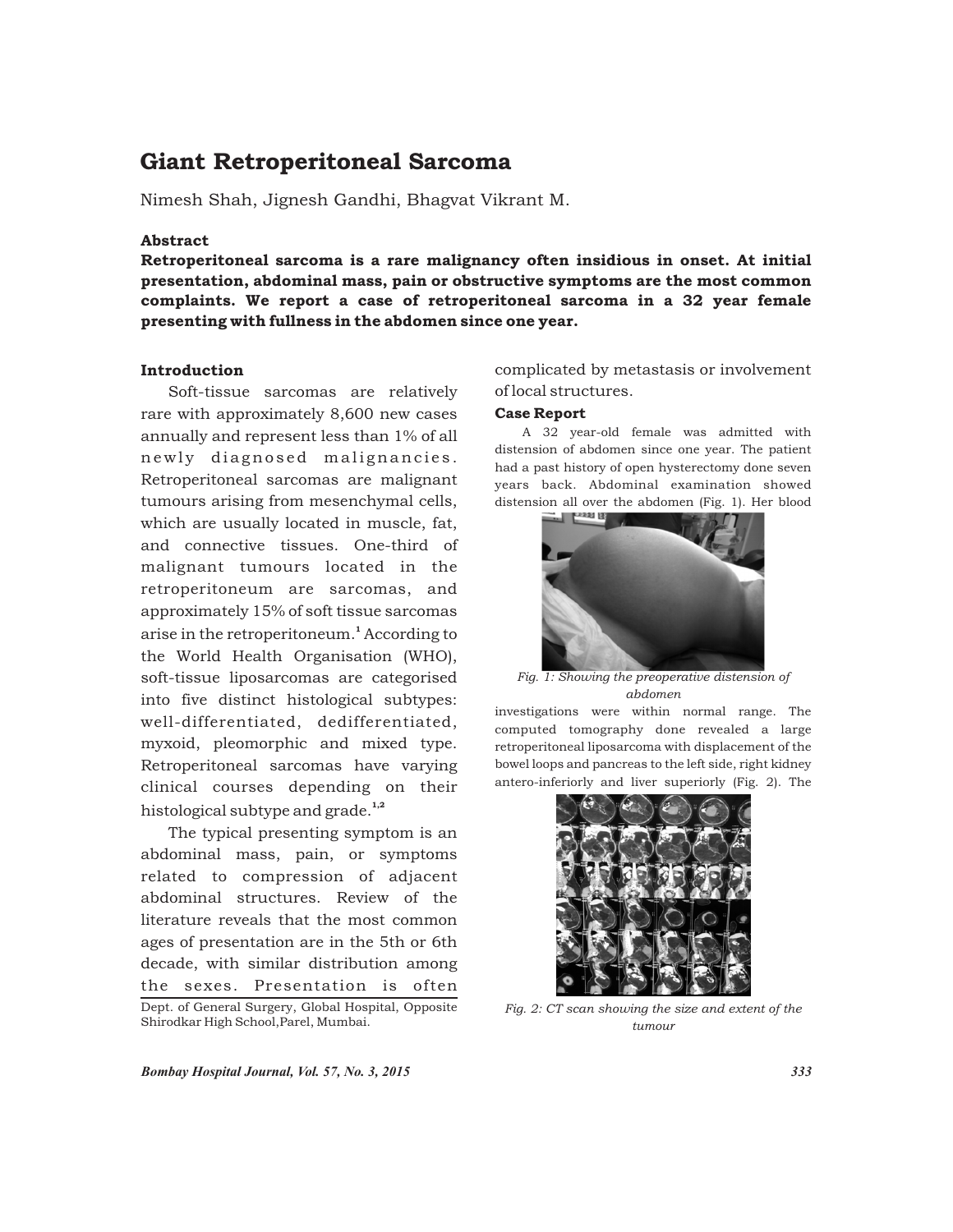right ureter was seen coursing through the mass lesion. Exploratory laparotomy was performed and the liposarcoma extended superiorly upto the liver and suprarenal and inferiorly upto the pelvis. The colon and terminal ileum was adherent to the liposarcoma. The liposarcoma was crossing the midline and going to the sigmoid and the duodenojejunal flexure. The liposarcoma was encasing the right kidney and the ureter (Fig. 3). Total



*Fig. 3: Showing the intraoperative extent of the tumour* enmass excision of the liposarcoma (Fig. 4) was



*Fig. 4: Showing the size of the excised tumour* carried out. The patient had a uneventful post operative course and discharged on the  $12<sup>th</sup>$  day. The histopathological report confirmed the diagnosis of retroperitoneal liposarcoma. The patient would be later subjected to postoperative chemotherapy and radiotherapy.

# Discussion

Retroperitoneal tumours are an extremely heterogeneous group of neoplasms, 85% of which are malignant. Liposarcomas constitute between 45-55% of retroperitoneal masses.<sup>4</sup> Age at presentation is younger compared with most other malignancies, with many being diagnosed.

Between 54-65 years of age.<sup>5</sup> There is an equal male/female ratio.<sup>1</sup> The distribution of soft tissue sarcomas by anatomic site can be found in an article by Lawrence et al.<sup>6</sup>

Retroperitoneal sarcomas present 80% of the time as an asymptomatic abdominal mass. Symptoms can also be related to mass effect or local invasion which may lead to pain, gastrointestinal obstruction, feelings of early satiety, and weight loss. In addition, neurologic and muscular skeletal symptoms are referred to the lower extremities.<sup>7</sup>

Histopathologic variety is the main prognostic factor. Five histologic types are recognised. Well differentiated liposarcoma represents around 30% like our case and has the best prognosis. The myxoid type is the most frequent liposarcoma, constituting around 50% of all tumours. It has a less favourable progression, as it often recurs early. The pleomorphic, round cell and undifferentiated types display the worst 4 prognosis.

After a physical examination CT scan provides an excellent understanding of the relationship between nearby structures and is critical to preoperative planning. A patient presenting with a palpable abdominal mass, should have a highresolution, thin-cut CT scan with intravenous and oral contrast since these images allow for further distinction between intra-abdominal and retroperitoneal structures. This allows a discussion of the need for biopsy if indicated, the operative plan, and the

*334 Bombay Hospital Journal, Vol. 57, No. 3, 2015*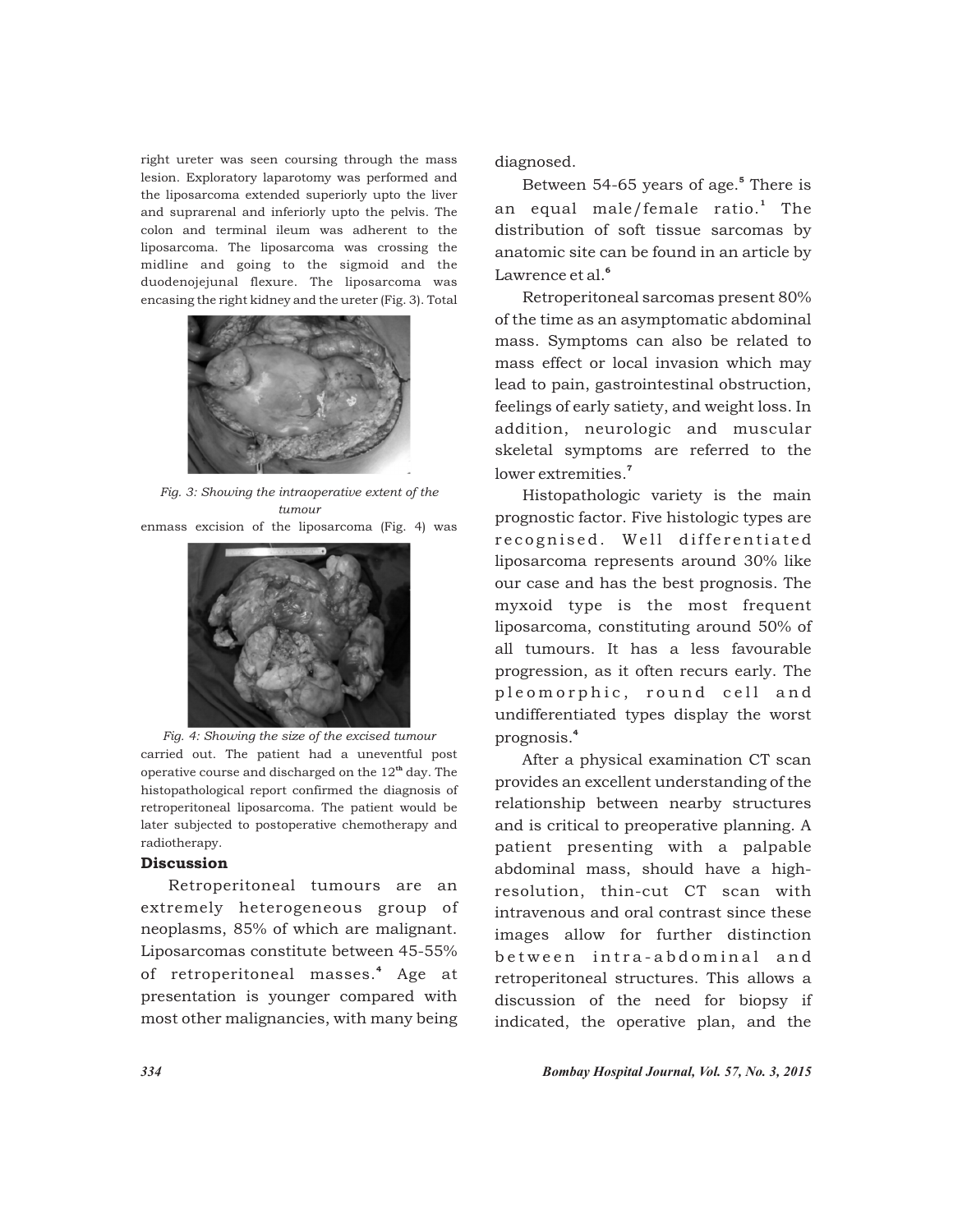preparedness of the operative team, as well as a discussion with the patient regarding the risks and benefits. The differential diagnosis includes a primary neoplasm arising from a retroperitoneal visceral structure (e.g., pancreas, adrenal glands, kidneys, and duodenum), a retroperitoneal sarcoma, a lymphoma, or a metastatic lesion<sup>5</sup>

The optimal treatment for patients with localised, resectable retroperitoneal sarcomas is surgery with gross and microscopically negative margins. Complete surgical resection frequently requires en-bloc resection of adjacent viscera.<sup>8</sup> The kidney was the most frequently resected organ (36%) followed by segmental resection of the large bowel, 9 spleen, and pancreas.

The addition of adjuvant radiation therapy to surgical resection is associated with a reduced risk of local recurrence and a longer recurrence-free interval. However, it does not improve overall survival. Studies have demonstrated the advantages of preoperative radiotherapy in the management of marginally resectable retroperitoneal sarcomas. The benefits of pre-operative radiation are multiple.<sup>3,10</sup> It allows for the gross tumour volume to be readily definable for accurate treatment planning. Moreover, the tumour displaces radiosensitive viscera. Thus, no adhesions and tethering of bowel to the tumour bed can occur and the tumour is treated in situ.

Another treatment modality is intraoperative radiotherapy (IORT) which is targeted to a specific region allowing for maximum doses of radiation to the tumour bed. Studies show that IORT improves tumour control in the field. However, it does not influence recurrence-free or overall survival rates.<sup>9,10</sup>

# Conclusion

The review of the literature emphasises that the management of retroperitoneal sarcomas consists of complete resection of the tumour followed by adjuvant radiotherapy which reduces local recurrence but does not affect overall survival and combined with surveillance for early detection of recurrence or metastases. Imaging studies are essential for proper preoperative planning and allow assessment of respectability prior surgery; preoperative radiotherapy can be considered in patients with questionably resectable tumours. The patient should be closely followed with regular physical examinations and imaging studies such as chest X-rays and computed tomography scans.

### References

- 1. Windham TC, Pisters PW. Retroperitoneal sarcomas. *Cancer Control* 2005;12(1):36-43. [Pubmed]
- 2. Kawano R, Nishie A, Yoshimitsu K, et al. Retroperitoneal well-differentiated inflammatory liposarcoma: a diagnostic dilemma. *Radiat Med* 2008;26(7):450-3
- 3. Stoeckle E, Coindre JM, Bonvalot S, et al. Prognostic factors in retroperitoneal sarcoma: a multivariate analysis of a series of 165 patients of the French Cancer Center Federation Sarcoma Group. *Cancer* 2001;92(2):359-68. [CrossRef] [Pubmed]
- 4. Leão P, Vilaça S, Oliveira M, Falcão J. Giant recurrent retroperitoneal liposacrcoma initially presenting as inguinal hernia: review of literature. *Int Journal of Surgery case Report* 2012;3(3):103-6. [CrossRef] [Pubmed]